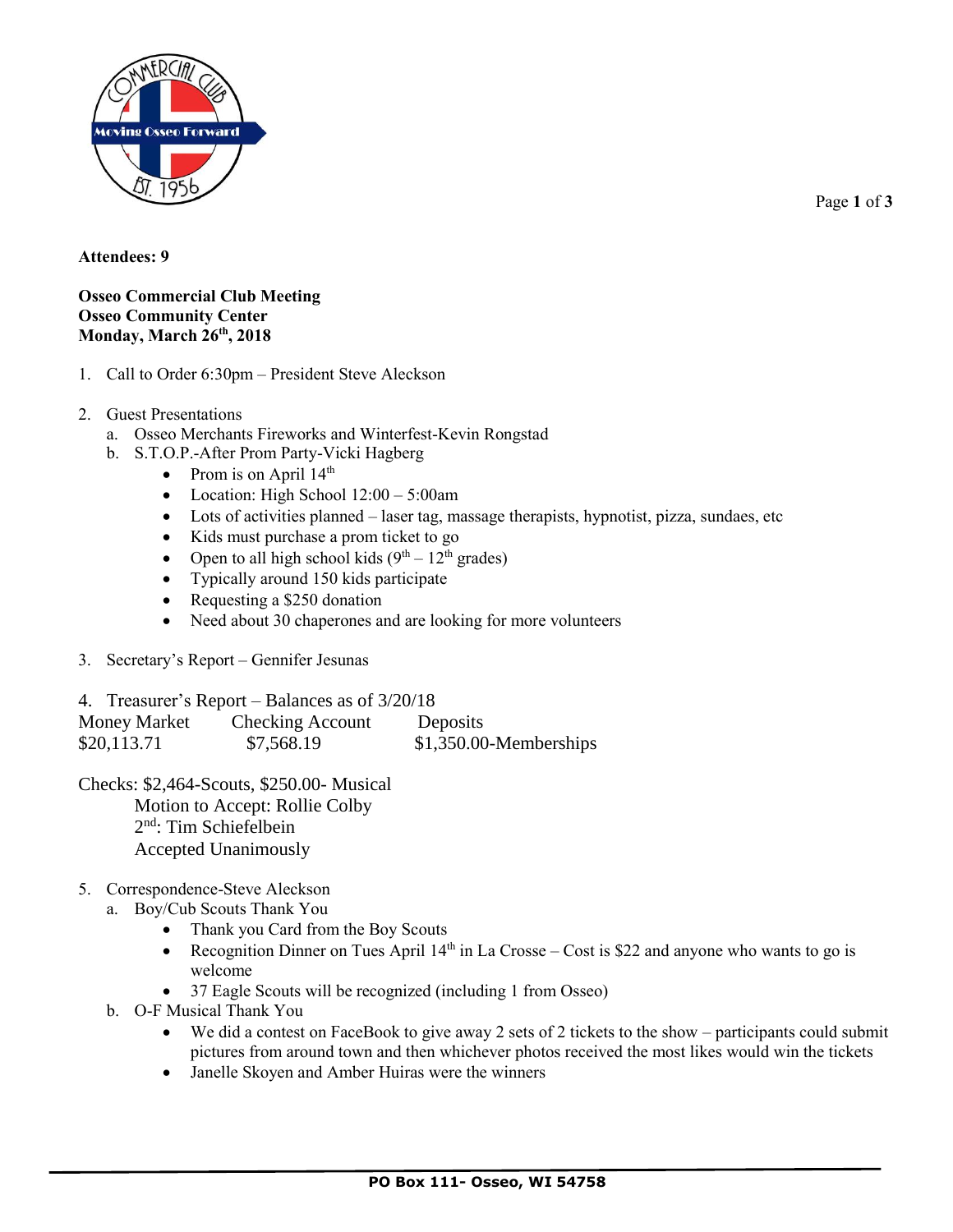

Page **2** of **3**

- 6. Donation Requests:
	- a. Miss Osseo Royalty
		- Motion to give \$500: Tia Anderson
		- 2<sup>nd</sup>: Nancy Dewitz
		- Accepted Unanimously
	- b. Osseo Takes a Bite Out of Cancer-April 21st, 2018 8AM-11:00AM
		- Motion to give \$200: Rollie Colby
			- 2<sup>nd</sup>: Jim Cialdini
			- Accepted Unanimously
	- c. S.T.O.P.-After Prom Party
		- Motion to give \$300: Brandon Leinon
		- $\bullet$  2<sup>nd</sup>: Gennifer Jesunas
		- Accepted Unanimously
- 7. Old Business:
	- a. Job Fair report by Nancy Dewitz
		- School portion was well attended, but not many people came through at night (only 2)
		- Did not advertise outside of Osseo need to cast a wider net to bring in more people
		- Talked to the Midwest Advertising rep and they said that they would run some ads for free next year
		- Need someone to greet companies when they get there
		- More students should be required to attend (used to be in the past, but only  $8<sup>th</sup>$  grade this year)
		- Subway dinner was good
		- Break between sessions was too long
		- Good interest in a student representative for the Commercial Club
		- Need an informational sheet on the Commercial Club
	- b. Committee updates
		- -Membership-Brandon Leinon
			- So far around \$4100 in memberships
			- PayPal is now available on our Website
			- Ran a FaceBook campaign for a photo contest (gave away tickets to the play)

 $\bullet$  If you see a FaceBook post, like or react to it – the more action there is, the more visible we become -Fundraising

Golf Outing July  $12<sup>th</sup>$ , 2018

- If anyone is interested in helping, please let us know
- 8. New Business:
	- City Beautification report by Jim Cialdini
	- Hoping for a partnership between the City of Osseo, Osseo Commercial Club and Osseo Economic Development Corp
	- Discussions have started about trying to see how we could improve the looks for people coming from the interstate into the downtown area